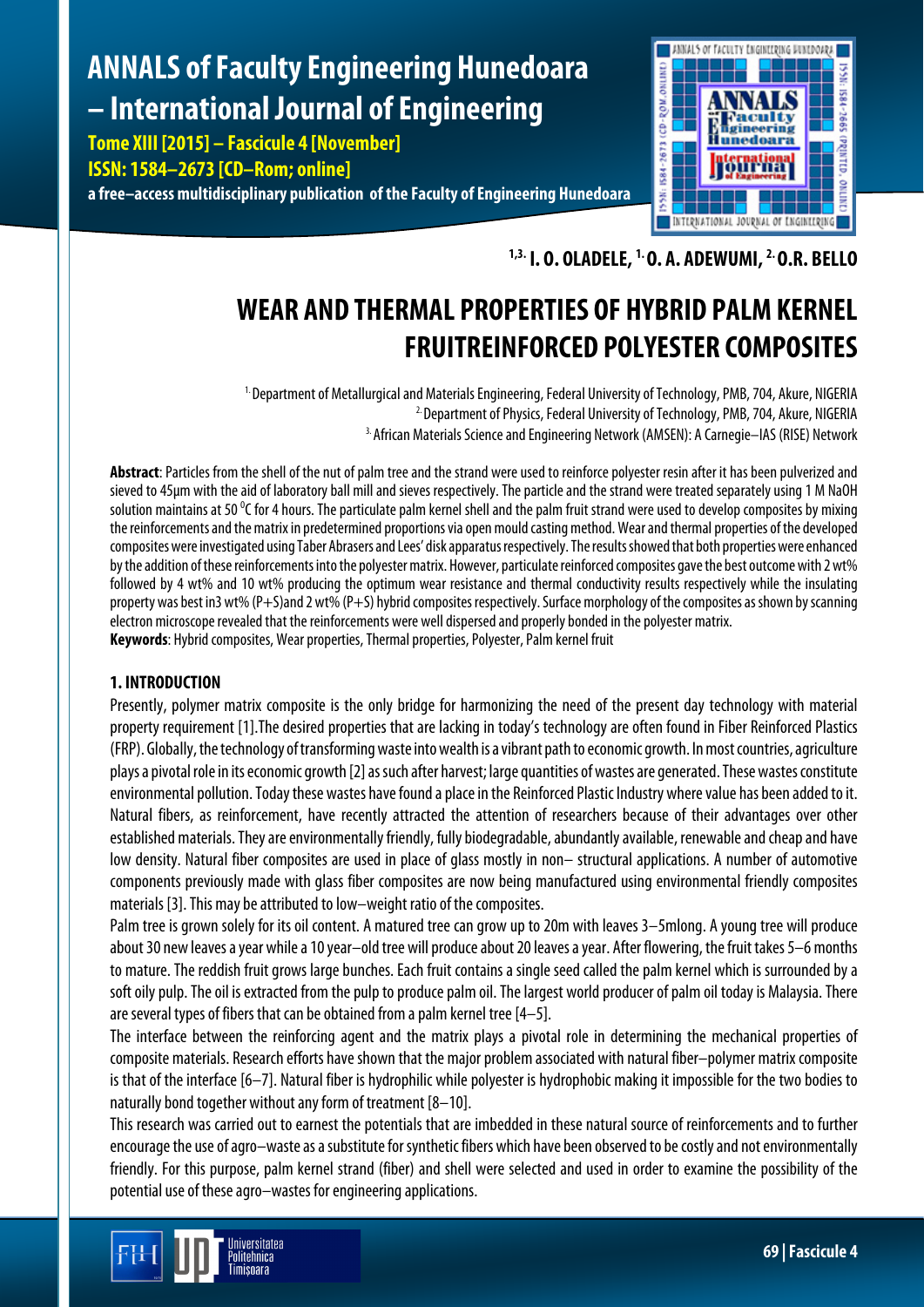#### **2. MATERIALS AND METHODS**

#### **2.1. Materials**

The major materials that were used for this research were; palm kernel fiber and shell, unsaturated polyester resin, distilled water, analytical sodium hydroxide (NaOH) pellets.

#### **2.2. Palm kernel fiber and shell procurement and treatment**

The palm kernel fiber and shell were obtained from the farm plantation after the extraction of palm oil from the fruits. The fiber and the shell were washed with water to remove sand and dirt. The shell was pulverized with laboratory ball mill followed by sieving to obtain 45μm particle size.Chemical treatment with 1 molar solution of sodium hydroxide in a shaker water bath at a temperature of 50  $\degree$ C for 4 hours was carried out on both the fiber and the pulverized shell. After treating the fiber and the shell, they were washed with ordinary water before washing them with distilled water to ensure neutralization status and finally sun dried for 5 days. The treatment was performed to remove some of theimpurities in the fibre and the shell which was rich in cellulose, hemicellulose and lianin.

#### **2.3. Production of particulate and hybrid palm kernel shell and fiber reinforced polyester composites**

The composites were developed by using open mould method. Three hundred and twenty gramme (320g) of polyester resin was weighed and was mixed with 4g each of both the catalyst and accelerator to form the matrix. The matrix was stirred thoroughly before the alkaline solution treated PKS and the PKS/PALM FRUIT STRAND (fiber) were added separately to produce particulate and hybrid composites respectively. Both the particulate PKS and the strand were to act as reinforcement in the unsaturated polyester. These were added in pre–determined proportions as 2, 4, 6, 8 and 10% weight. Some samples were developed for particulate reinforcement while some were developed for the hybrid (particulate palm kernel shell (P) and palm fruit strand (S) in the following order; (1%P+ 1%S), (2%P+ 2%S), (3%P+ 3%S), (4%P+ 4%S) and (5%P+ 5%S). The mixture was properly stirred using a rod for 3 minutes and later poured inside the mould and left for about 10minutes for proper curing and later shakeout of the moulds. The samples after production were allowed to further cure for 27 days in the laboratory before analysis was carried out.

#### **2.4. Property Tests –WearTest**

The wear resistance test was carried out with Taber Abrasers, Model ISE–AO16. Taber tests involve mounting a flat specimen approximately 100 mm<sup>2</sup> or round to a turntable platform that rotates on a vertical axis at a fixed speed. The standard material thickness that can be evaluated with the Taber Rotary Abraser is 6.35 mm. Two genuine Taber abrasive wheels, which are applied at a specific pressure, are lowered onto the specimen surface. Characteristic rub–wear action is produced by contact of the test specimen against the sliding rotation of the two abrading wheels. As the turntable rotates, the wheels are driven by the sample in opposite directions about a horizontal axis displaced tangentially from the axis of the sample. One abrading wheel rubs the specimen outward toward the periphery and the other, inward toward the center while a vacuum system removes loose debris during the test. The wheels traverse a complete circle on the specimen surface, revealing abrasion resistance at all angles relative to the weave or grain of the material. The resulting abrasion marks form a pattern of crossed arcs in a circular band that cover an area approximately 30  $cm<sup>2</sup>$ . .

Weight (Mass) Loss – This technique measures how much material has been removed by abrasion, and is usually reported in milligrams.

$$
L = A - B \tag{1}
$$

where; L – weight loss; A – weight (mass) of specimen before abrasion; B – weight (mass) of specimen after abrasion When performing the weight loss method, loose particulate may adhere to specimens during testing. It is critical that you clean off the test specimens as best as possible prior to weighing.

Three samples each were tested for each composition from where the average value was taken as the representative values.

#### **2.5. Lee's Disk Apparatus (LDA)**

Lee's disk apparatus was used to determine the thermal properties of the composites. The apparatus employed electrical heating without the need for cooling measurements. This consists of three copper discs (A, B and C) with drilled hole to accept glycerin and liquid–in–glass thermometers to determine temperature  $I_A$ ,  $I_B$  and  $I_C$ . As shown in Figure 1, 6 W electrical plate heater of the same diameter as the copper disc was inserted between disc B and C. The samples already machined to a disc shape of 41 mm diameter and 3 mm thickness was placed between copper discs A and B. The clamp screw was tightening to hold all the discs and sample together firmly. The machined samples used were as shown in Figure 2.

The set–up was connected across 0 – 15 V dc LEYBOLD HERAUS dual power supply and Milton Keynes 2.8A, 25Ω rheostat. The whole set–up was placed in an enclosure to minimize the effect of draughts and the ambient temperature *Tambient*was also taken. Current (I) and Voltage (V) across the system was monitor at interval of 10 minutes via 0–2.5A EM–407 and AVD–830D respectively.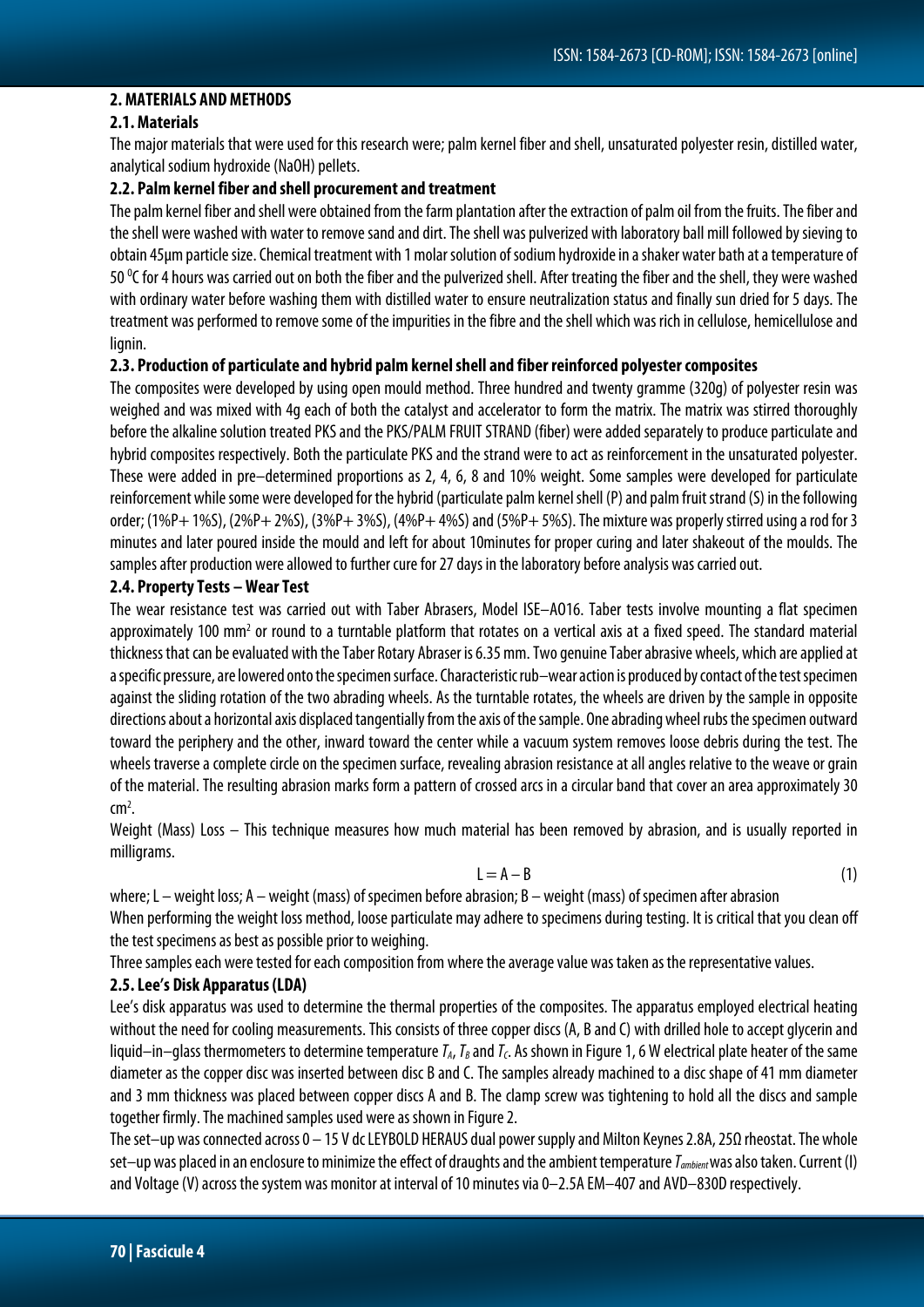At the beginning, the rheostat was adjusted to supply current that raised the temperature of the system to thermal equilibrium of  $T_A$ ,  $T_B$  and  $T_C$ . At this thermal equilibrium temperature, the rheostat was readjusted to reduce current across the system and falling temperature was recorded at 10 minutes interval until a new thermal stability was attained. When the temperature of disc A, B and C had been stable to within  $\pm 0.1$  °C variation for 10minutes, thermal conductivity ( $\lambda$ ) of the specimen of thickness d and radius r was calculated at this thermal equilibrium temperature using MATLAB computer program from equation 2.

$$
\lambda = \frac{ed}{2\pi r^2 (T_B - T_A)} \left( a_S \frac{T_A + T_B}{2} 2a_A T_A \right) \tag{2}
$$

The equation 2 was derived as follows;

The heat transfer between an object and its surroundings depends on the exposed surface area of the object and the temperature difference between the object and its surroundings. If e joules of energy is emitted from the exposed surface area (measured in m<sup>2</sup>) per second per °C above ambient temperature. The temperature of the specimen  $(T_S)$  is the mean temperature of discs A and B. Therefore, the total heat emitted from the apparatus is

$$
H = eaATA + eaS \frac{TA + TB}{2} + eaBTB + eaCTC
$$
\n(3)

Where  $a_A$  ,  $a_B$  ,  $a_C$  and  $a_S$ are the exposed surface areas of disc A, B, C and the specimen respectively. The heat (H) supplied by the electrical heater is given by

$$
H = VI \quad \text{Is}^{-1} \tag{4}
$$

Where V is the potential difference across the heater and I is the current which flows through it. From conservation of energy, equate equation (3) and (4)

$$
e = VI\left(a_A T_A + a_S \frac{T_A + T_B}{2} + a_B T_B + a_C T_C\right)^{-1}
$$
\n(5)

From the standard equation for conduction of heat through an object, the heat flowing through the specimen S is

$$
h_S = \lambda \pi r^2 \frac{T_B - T_A}{d} \tag{6}
$$

where r is the radius, d the thickness and λ the thermal conductivity of the specimen. Equation (7) gives the total heat energy emitted from the exposed area of the specimen and the disc A

$$
h_{BS} = ea_S \frac{T_A + T_B}{2} + ea_A T_A \tag{7}
$$

The heat leaving S for A is that which is emitted by disc A alone is given in equation (8)

$$
h_{SA} = e a_A T_A \tag{8}
$$

The mean of these two is

$$
h_{S} = \frac{e}{2} \left( a_{S} \frac{T_{A} + T_{B}}{2} + 2 a_{A} T_{A} \right) \tag{9}
$$

Thus from (6) and (9)

$$
\lambda \pi r^2 \frac{T_B - T_A}{d} = \frac{e}{2} (a_S \frac{T_A + T_B}{2} + 2a_A T_A)
$$
\n(10)  
\nTherefore by substituting the value for e in equation (5) into equation (11) the thermal conductivity of the specimen can be

determined.

$$
\lambda = \frac{ed}{2\pi r^2 (T_B - T_A)} \Big( as \frac{T_A + T_B}{2} 2a_A T_A \Big) 1 s^{-1} m^{-10} C^{-1}
$$
\n(11)

From the above computing  $\lambda$ from equation (5) and (11) manually appear to be very laborious hence, the calculations were performed using a MATLAB computer program.



**Figure 1**. Lee's Thermal Conductivity Experiment Set-up **Figure 2**. Lee's Thermal Conductivity Test Specimens

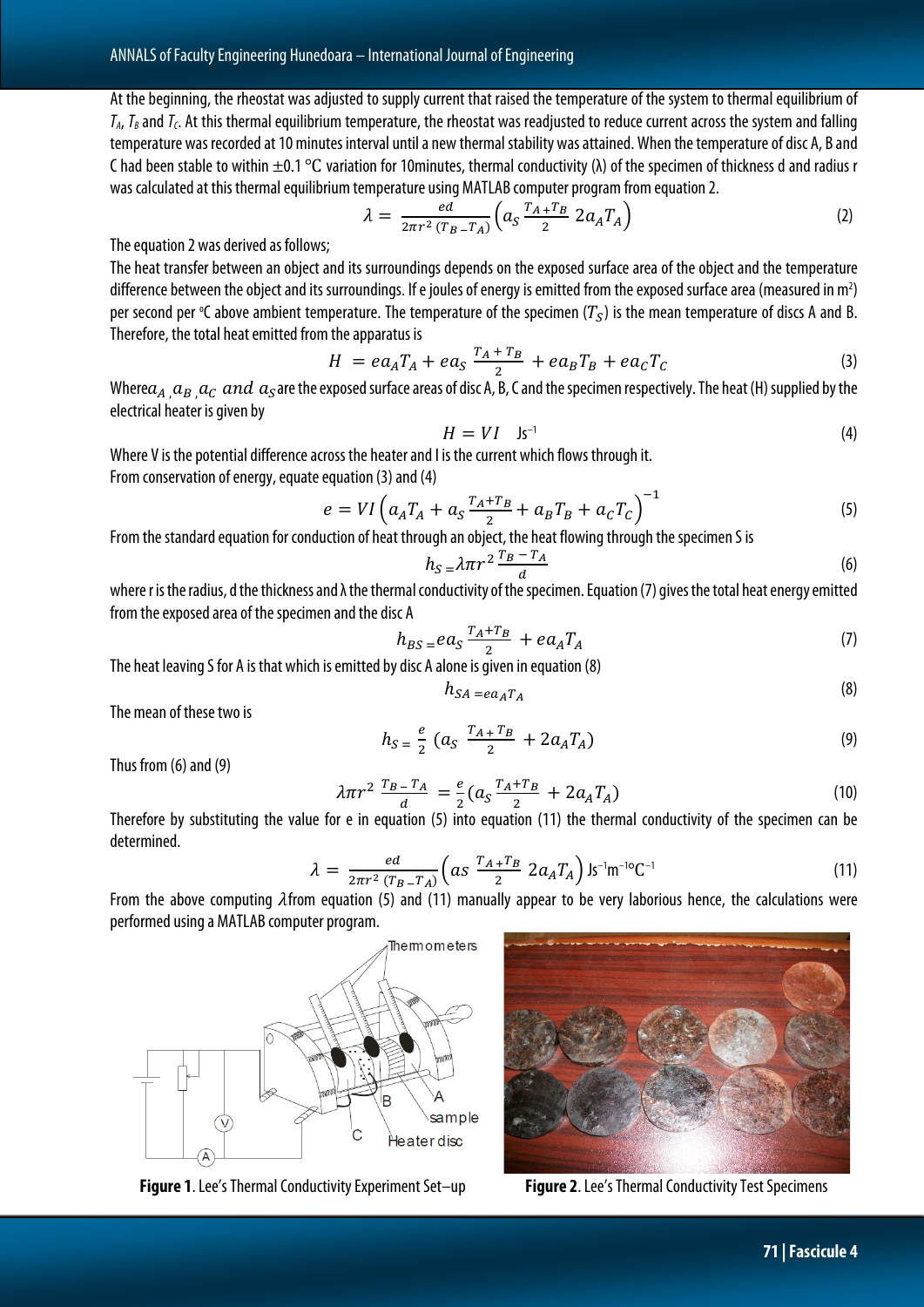#### **2.6. Scanning Electron Microscope (SEM)**

The distribution of the palm kernel strand (PKS) and particulate palm kernel shell (PPKS) in the polyester composites were investigated using Quanta 200 Environmental Scanning Electron Microscope (ESEM) under high voltage of 20kV at magnifications x 5,000. The surface morphology of the hybrid palm fruit strand/particulate and particulate palm kernel shell reinforced polyester matrix composites were examined with scanning electron microscope. The ESEM images the sample surface by scanning it with a high – energy beam of electrons in a raster scan pattern. The electrons interact with the atoms that make up the sample thereby producing signals that contain information about the composition of the composites.

#### **3. RESULTS AND DISCUSSION**

#### **3.1. Wear resistance property of the developed composites**

Figure 3 show the graph of the variation of wear resistance with the reinforcement content of the developed composites and the control. Wear is the progressive loss of material due to relative motion between a surface and the contacting substance or substances [11]. Wear resistance is the ability of a material to resist the gradual wearing away caused by abrasion and friction. Since these materials are usually subjected to wear challenges from the environment, there is need to understand the behavior of these materials and to how they will respond to this encounter in service. From the graph, sample denoted as 2P which contains 2 % particulate reinforcement posed the highest resistance to wear with value of 0.008 g followed by sample 2(P+S) which contain 2 % particulate  $+ 2$ % strand reinforcements with a value of 0.016 g and sample denoted as 4p which contain 4 % particulate reinforcement with a

value of 0.0169 g. A critical look at the graph revealed that the particulate reinforced composites show very wear resistance compared to the hybrid and control. The control was observed to have a wear resistance value of 0.025 g. The results show that low weight fraction gave better performance compared to high weight fraction and the control. The reason for this was that the particles were able to feel the pores within the matrix but at higher weight fraction there was fibre touching which may led to weak interfacial bonding strength and low wear resistance. Therefore, composites with low weight fractions will possess more tendency to withstand wearing and abrasion. Also, due to high hardness property of the palm kernel shell which was one of the main reason for using the palm kernel shell, the particulate reinforced samples were observed to possess high wear resistance than the hybrid where the strand were



**Reinforcement Content(wt%)**

**Figure 3**. Plots of the variation of the wear resistance with the

added. However, still at the low weight fraction the hybrid was noticed to have good performance. This is likely due to the existence of the reinforcements in appropriate proportions in the composite.

#### **3.2. Thermal Properties of the Developed Composites**

#### » **Thermal conductivity property**

The thermal properties of the developed composites were investigated using Lee's Disk apparatus. The graph in Figure 4 show that, the particulate reinforced composites gave the best thermal conductivity values where sample denoted as 2P which contains 2 % particulate reinforcement possess the highest value of 0.177 Wm–1 K– <sup>1</sup> followed by composite with 10P which contains 10 % particulate reinforcement with a value of 0.162  $Wm^{-1} K^{-1}$ compared to the neat (control) sample with a value of  $0.122$  Wm<sup>-1</sup> K<sup>-1</sup>. With these results, the thermal conductivity of the polyester material has been enhanced by 45 %. Comparatively, the hybrid composites exhibit low thermal conductivity capability than the particulate reinforced composites. The results revealed a common trend for both particulate and hybrid composites where

reinforcement content of the developed composites and the control



#### **Reinforcement Content (wt%)**

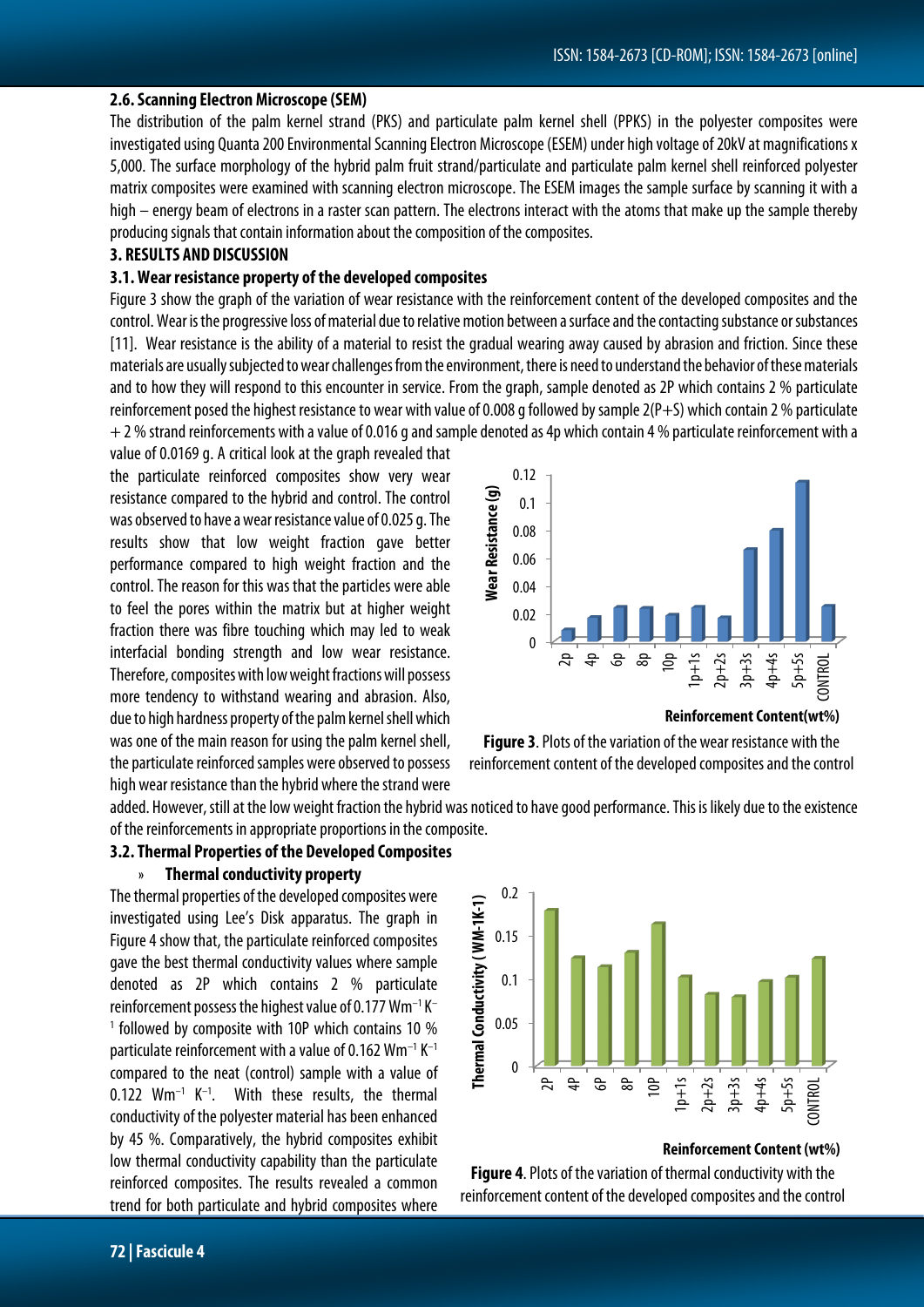the thermal conductivity were noticed to decrease from  $2 - 6$  wt % followed by an increase from 8– 10 wt %. From the results, it was obvious that the addition of the particles have a tendency to increase the thermal conductivity of the polyester material except at 6 wt % which was marginally reduced. Thus, it implies that the particles are more conductive than the strand and the addition of the strand to the particles tend to suppress this affinity.

Considering the insulating properties of the developed composites, the hybrid composite; 3 % (P+S) which contain 3 % particulate  $+$  3 % strand possess the least thermal conductivity value of 0.078 Wm<sup>-1</sup> K<sup>-1</sup> followed by composite with 2 % (P+S) which contain 2 % particulate  $+$  2 % strand with a thermal conductivity value of 0.081 Wm<sup>-1</sup>K<sup>-1</sup>. With these results, it follows that the insulating property of the polyester has been enhanced by 56 % which indicates that the hybrid composites have better insulating properties.

#### » **Temperature variation with respect to time for the developed composites**

Temperature variation is the manner in which each of the material responds to temperature changes with respect to time. This property aid the understanding of the maximum temperature and time the material can withstand before thermal equilibrium was attained. Figure 5 shows the temperature (°C) and time in (minutes) relationship. From the graph, all the samples show a linear





temperature variation with respect to time behavior. However, 1P+1S hybrid composite show the best capability to absorb heat with a value of about 52  $°C$  at 130 minutes followed by 10P particulate composite with a value of 49  $°C$  at 120 minutes. Particulate composites developed with 2 and 4 wt% possess the highest times of 170 and 160 minutes at their respective temperatures of 43 and 41  $°C$  respectively. This simply means that these materials can operate at these temperatures for a longer time than others at their respective temperatures.

The control sample was observed to operate at 43  $\degree$ C for 130 minutes. Comparing this with the developed composites, it was observed that, the hybrid composite 1P+1S was able to withstand more heat than the control sample at the same maximum time of operations while the 2P was able to withstand the same temperature with control sample for more time.

The results also showed that 8P which contains 8 % particulate reinforcement absolved the smallest amount of heat up to 50

minutes after which 2P which contains 2 wt% particulate reinforcement and 4P which contains 4 wt% particulate reinforcement starts absolving the list amount of thermal energy until the equilibrium is attained for all the samples produced. The particulate reinforced composites with 2, 4 and 8 wt % reinforcement possess the least amount of thermal energy absorption capability compare to the hybrid composite samples with respect to time. This observation may be due to the high conductivity of the particulate composites which may cause early incineration and failure for the materials unlike the hybrid which does not permit easy flow of heat, thereby able to withstand more heat in comparison.

#### » **Scanning Electron Microscope image of the fractured surface of the developed composites**

The scanning electron microscope (SEM) images of the fractured surfaces for the particulate and hybrid composites were shown in Figures 6–7.

From Figure6, the dark spot show the matrix while the white spot show the particulate palm kernel shell (PPKS). The particles were seen to be well dispersed with clustering of the particles in some locations. The existence of these two phases may be the reason for the observed properties which are good wear resistance and thermal conductivity respectively. The cluster phase is expected to enhanced wear resistance while the phase with well dispersed particles will enhanced the thermal conductivity property.

Also, from Figure 7, similar image was observed with the addition of dark spots that show the palm kernel strands (PKS). The addition of the strand causes the reduction of the white spot considerable. This was the reason for the observed thermal conductivity properties of the hybrid composites where the thermal conductivity was seen to be reduced as the strand was added to the polyester material.

From the Figures, it was observed that the PPKS (white) and PKS (dark spot) were uniformly dispersed in the polyester (black). The image revealed that there was proper wetting of the particles and the palm kernel strands by the matrix and the reason for adequate load transfer from the polyester to the palm kernel shell particles and palm kernel strand that serve as reinforcements.